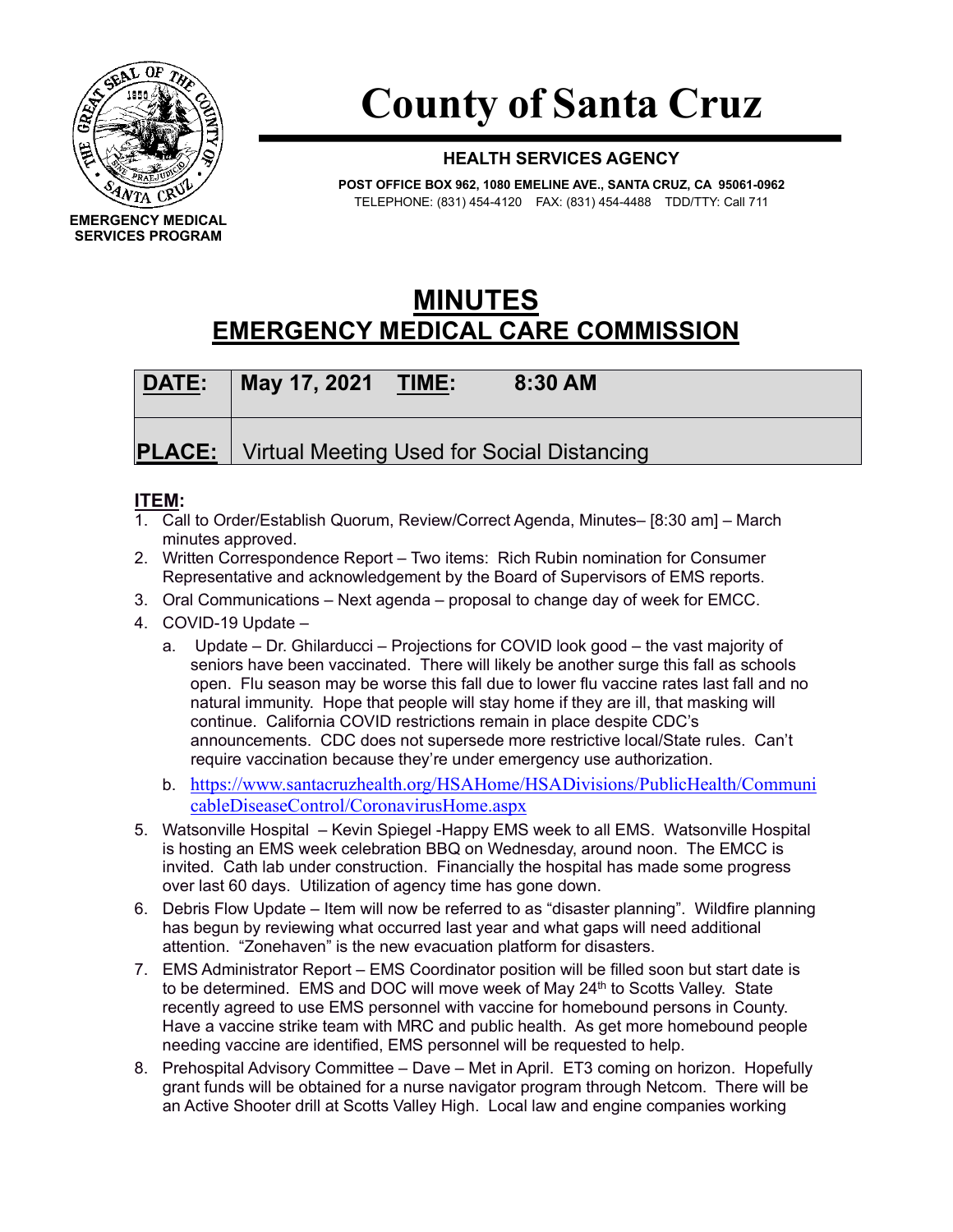together. The drill will be June 23 to June 30. If want to be an observer, let Scott know ahead of time. This is a closed drill. Refocusing on 12 different clinical indicators.

- 9. ET3 Mike Esslinger Continuing to make good progress. First joint meeting with EMS Agency and stakeholders. Next policy development, approval by state and engagement with Dignity. There are two counties in California making progress with ET3, they are Santa Cruz and San Bernardino. CMS approval will be required before implementation.
- 10. Innovator Report Kay Blackwell much of his attention has been focused on working with Netcom for the nurse navigator part of ET3 project. Kay is continuing to follow up with C3 calls to give feedback to EMS responders. Kay is also working with system high users to find better care alternatives.
- 11. HIE Grant Presentations by all California grantees two weeks ago. Santa Cruz will complete all aspects of the grant project. The other projects were very ambitious and have had many challenges. Medics have worked very hard on this project and are the key to the project's success. Marc Yellin has seen improvements. Thanks to Paul Angelo for his work with making improvements for Dominican. Brad Cramer noted that the project will be an asset to the system and the community.
- 12. Radio System Infrastructure Report Discussion about how the EMCC can help move this project forward. County radio shop noted that some receivers and transmitters have been upgraded which will result in some small improvements for transmission/reception. Jason suggested that a group or commission be tasked by the Board of Supervisors with developing and implementing a plan to improve the radio system infrastructure. Brenda will request a response to the EMCC's letter (submitted by the EMCC to the Board on April 13, 2021) expressing concerns about radio system infrastructure. EMCC appointees will continue to communicate the need for radio system infrastructure improvements to individual Board members.
- 13. EMS Chief Recruitment Jason Hajduk moving forward with keeping Scott Vahradian!
- 14. EMS Week: May 16-22 This week starting yesterday and through Saturday is EMS week. Brenda will speak at tomorrow's Board meeting about EMS and recognize the many contributions by providers for the past year. Both hospitals will host events.
- 15. Items for August Agenda
	- a. Innovator, regular reports, COVID, Watsonville Hospital, Radio System Infrastructure Report, consider change in meeting day for EMCC, Disaster Planning, ET3
- 16. Adjournment –

Commissioners in attendance:

Chris Jones **Rich Rubin** 

Marcus Kwan, MD Kent Benedict, MD Celia Barry Jason Hajduk Marc Yellin, MD Arnold Leff, MD<br>Kevin Spiegel Michael McGannon Dan Quinto Michael McGannon

Commissioners excused:

Eric Conrad, RN

County Staff:

Brenda Brenner Dave Ghilarducci, MD

Guests:

Paul Angelo Brad Cramer